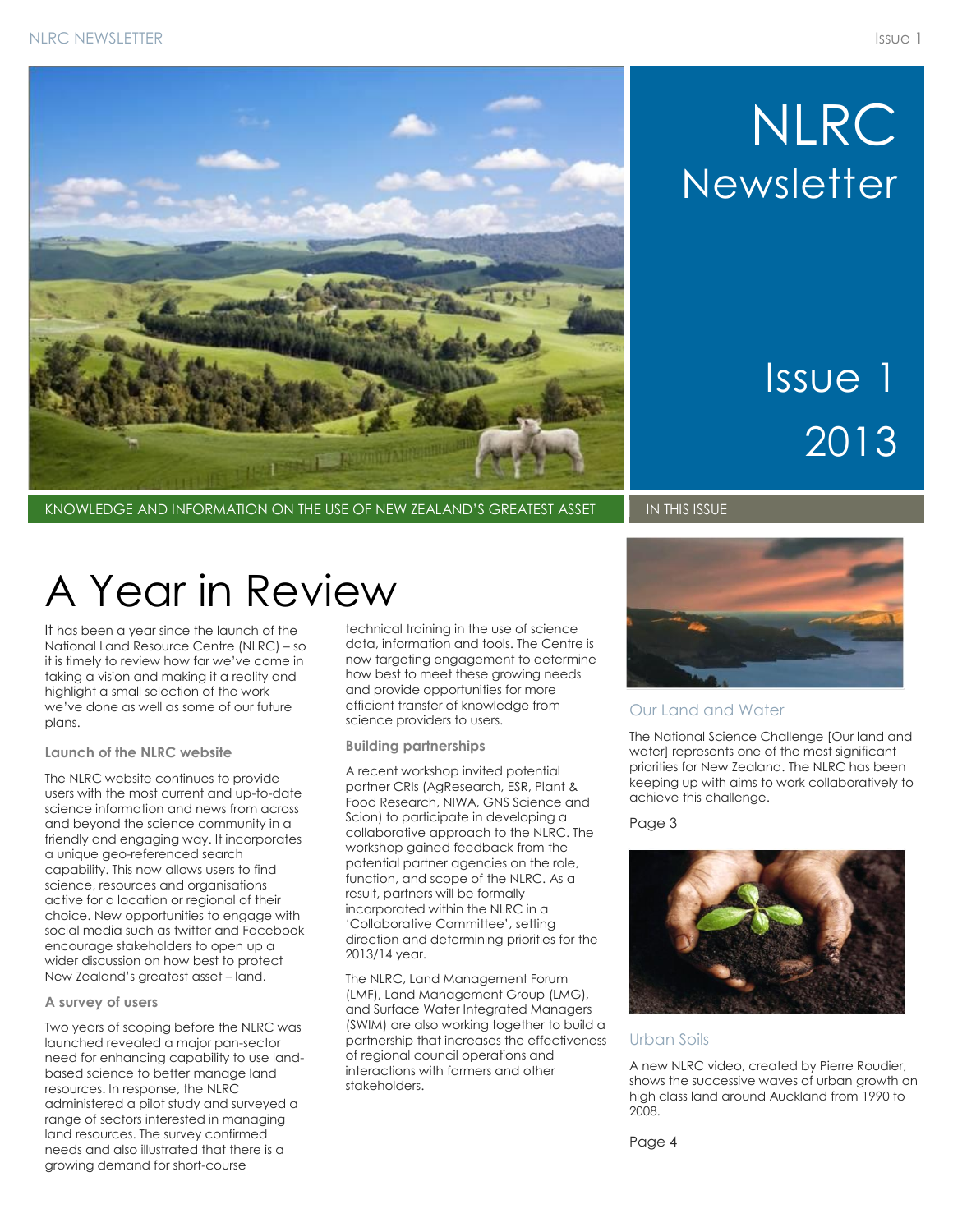### A Survey of Users

The National Land Resource Centre (NLRC) conducted a pilot study on the current capacity-building needs in soil and land resource science and management. The study provided preliminary insight into capacity needs across a range of professions associated with natural resource management, and highlighted key areas where further investigation is required.

This study illustrates the need for a more comprehensive study that would guide the development of a collaborative approach to capacity enhancement. In time, there is potential for a more effective transfer of scientific information that will encourage the integrated management of natural resources to meet the need of a growing economy while at the same time protecting the environment.

According to those surveyed, there is growing concern that knowledge of soil and land resource science in New Zealand is waning and there is a need to re-build capacity for better and more sustainable land management. Of those surveyed, 84% 'Agree' or 'Strongly Agree' that there is a



need for building capacity in the soil and land resource sector within their organization.

The NLRC is currently working with partners from the CRIs, Massey and Lincoln Universities, regional councils, and the New Zealand Association of Resource Managers to determine the next steps, which will focus on bridging the gap between science and practice.

#### FOR MORE INFORMATION

To access the full review of capacitybuilding needs go to the NLRC website.

www.nlrc.org.nz



### Building Partnerships

Regional councils are currently deciding how best to ensure the economic development of their regions while simultaneously protecting environmental integrity. In response to this the NLRC has been working with regional councils to facilitate better matching of land research to regional council land management and planning. The NLRC, Land Management Forum (LMF), and Land Management Group (LMG) are working together to build a partnership that increases the effectiveness of regional council operations and the interactions with farmers and other stakeholders.

The NLRC has released a new report 'Alignment of Special Interest Groups and the National Land Resource Centre

Priorities', available on the EnviroLink website, which highlights current critical issues and research priorities and provides recommendations for the development of a national research agenda. In time, there is potential for all land-based decisionmaking to draw on the same consistent information, increasing the effectiveness of regional council operations and streaming the interactions with farmers and other stakeholders.

#### FOR MORE INFORMATION

To read the full report, go to the EnviroLink website.

www.envirolink.govt.nz.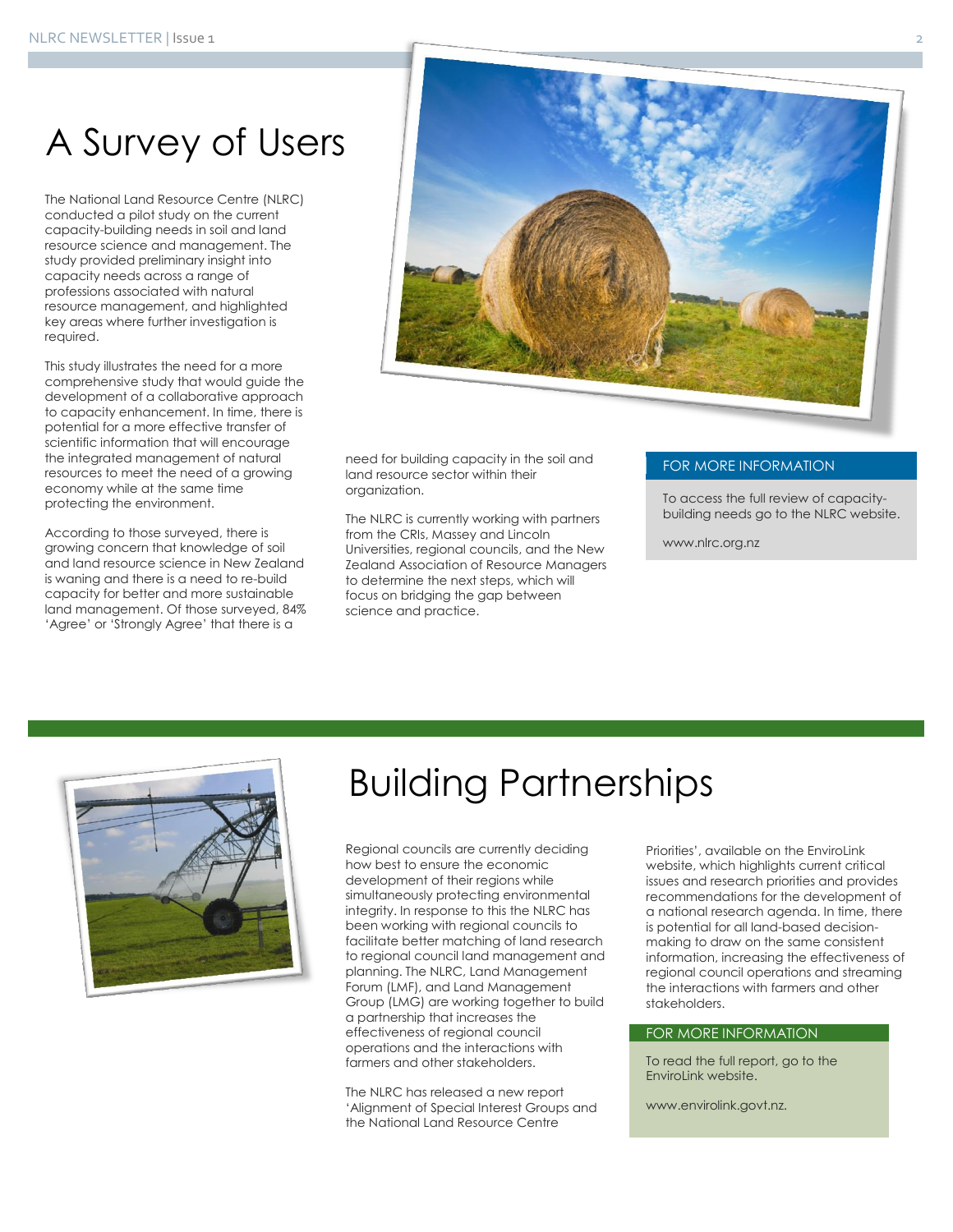NEW ZELAND LAND INFORMATION



#### Land-use information

Several new tools and data sets of land-use and resource information are currently available on the LRIS Portal and the NLRC website.



#### Healthy Ecosystems

Healthy soils and appropriate land use underpin sustainable primary production.

NEW ZEALAND LAND FAST FACTS



25%

.

Contribution of primary production to GDP

#### FOR MORE INFORMATION

To learn more fast facts about New Zealand's land and economy visit the NLRC website.

www.nlrc.org.nz



*"Essentially all life depends on soil" – Charles Kellogg, 1938*

### Advances in land and water

The NLRC aims to keeps up-to-date with the newest information and activiteis related to land and water. We would like to share some key activities that are happening near you.

**National Science Challenges**

The National Science Challenge 'Our land and water' represents one of the most significant priorities for New Zealand – how to drive economic growth from the land without undermining the health of the resources on which the growth is based.

The challenge is to find best practice solutions and new ways of using the land that simultaneously drive production gains and protect land and water. This will require a collective science effort at farm, catchment and regional scales and a pulling together of the data, science and knowledge that sit in many agencies.

Another key component will be making sure our science and the technologies and evidence that are derived from them can be more easily accessed and 'consumed' by those driving decision-making processes, best practice, and innovation – increasing the need for social, economic, and participatory research skills and reinforcing the role of initiatives such as the NLRC.

In December 2012, the NLRC worked with 16 agencies, ranging from Federated Farmers, CRIs, regional councils to Business New Zealand, to consider the shape of the national science challenge. This resulted in a submission to MBIE. The NLRC and its partners continue to support the development of the national science challenge, which reinforces the need for a

collaborative approach to ensure science enables the wise use of land and water resources.

#### **Land Use Change**

Growth in population, coupled with economic development, has resulted in considerable change in New Zealand's land in the last 20 years. Recent land-use intensification can cause decline in the ecosystem condition the services provide. Understanding and managing the impact of change requires good evidence on the state and trend of land-use change.

There are several sources of New Zealand land-use and resource information available on the NLRC website. For example, the New Zealand Land Cover Database (LCDB) is a digital map of the land surface of the country, and its third edition (LCDB3) is now available. Upgrades are currently taking place that will result in a fourth edition, LCDB 4.

Land resource information can also be searched, sourced, and obtained from the Land Resource Information System (LRIS). LRIS is a web interface for a wide range of digital land information resources, including the New Zealand Land Resource Inventory (NZLRI), the National Soils Database (NSD), and derivatives, such as Fundamental Soil Layers (FSL), digital soil maps, and other spatial databases.

Data from these systems have been used in a diverse range of applications – including regional resource management and national monitoring of carbon sources and sinks.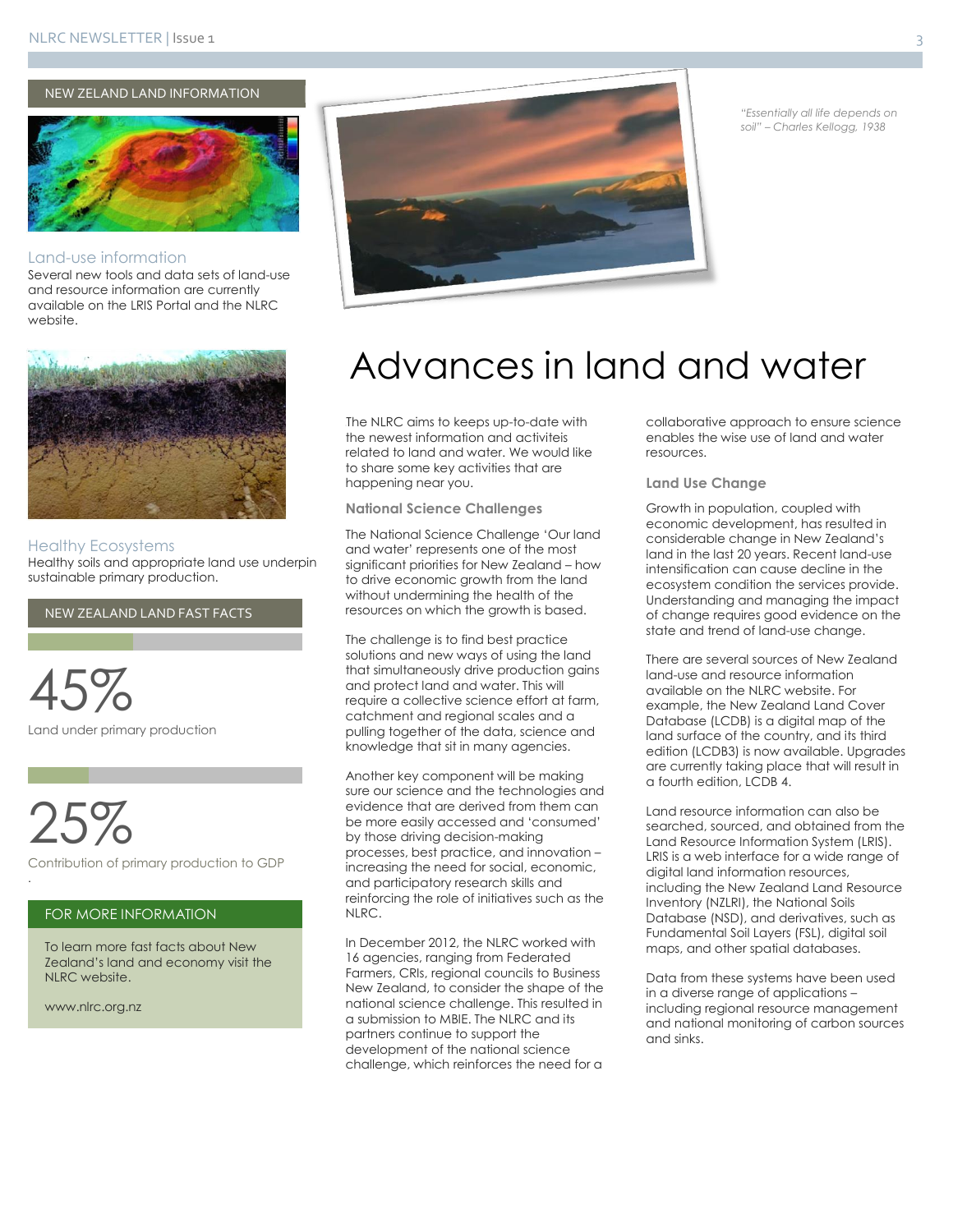#### **Soil and Water**

Healthy soils and appropriate land use underpin sustainable primary production and contribute to New Zealand's ability to neutralise greenhouse gas emissions. Increasing demand for urban development or intensified pastoral agriculture puts pressure on land, water, and soils, especially as most of New Zealand's soils are of low natural fertility. Because of the vastness of the environment and the rapid rate at which it is being changed, it is important to monitor and measure environmental conditions and trends using the most advanced and specialized methods, tools and technologies.

Several projects and tools are underway that actively work towards developing best management practices and decision support tools to understand the big picture of water quality and management. Below are some examples of some current projects happening around the country.

Integrated Research Aquifer Protection (IRAP) is a collaborative research that is a result of growing concern among the public and policy makers that the intensification of land use may cause deterioration in groundwater quality.

SFF Hawke's Bay is another project that is exploring irrigation options for the Ruataniwha Basin. AgResearch is supporting the development of several pre- and post- irrigation model farms by modelling the likely effects of nutrient losses to surface and ground water, using OVERSEER and GIS analysis tools in conjunction with SPASMO, and including on-farm mitigation and avoidance options.

AquaTRAC, which was commissioned by the Foundation for Arable Research (FAR) and built by Plant and Food Research, enables farmers to take a paddockspecific approach to irrigation management as, by tracking soil moisture levels and crop requirements, it calculates when each paddock requires watering and how much to apply.

#### FOR MORE INFORMATION

Have a project or new technology you are working on and want to share? Tell us about it!

http://www.nlrc.org.nz/resources/add-aresource

### Urban Soils

Auckland is facing the challenge of accommodating a growing population, with a growing need for more housing. One proposal to increase housing availability is to expand the city into the rural land that surrounds it. But all land is not equal.

Some parts of the rural land – where the soils and climate support thriving produce, dairying, and bloodstock sectors – are more valuable than other areas. Such high-class land is a precious and limited resource.

A change in the use of land therefore requires a consideration of the various tradeoffs that will need to be made. Urbanisation of agricultural land is essentially an irreversible process. Dividing agricultural land into relatively small parcels for housing produces a sharp rise in land value, making it difficult for farmers to buy back; and many of the qualities of high-class land require centuries to return to their initial state.



A new NLRC video shows the successive waves of urban growth on high-class land around Auckland from 1990 to 2008. This new way of communicating science has led to increased media attention and greater awareness of the threats to productive land.

#### FOR MORE INFORMATION

View this video and other NLRC videos on the NLRC YouTube channel.

www.youtube.com/LandResourcesNZ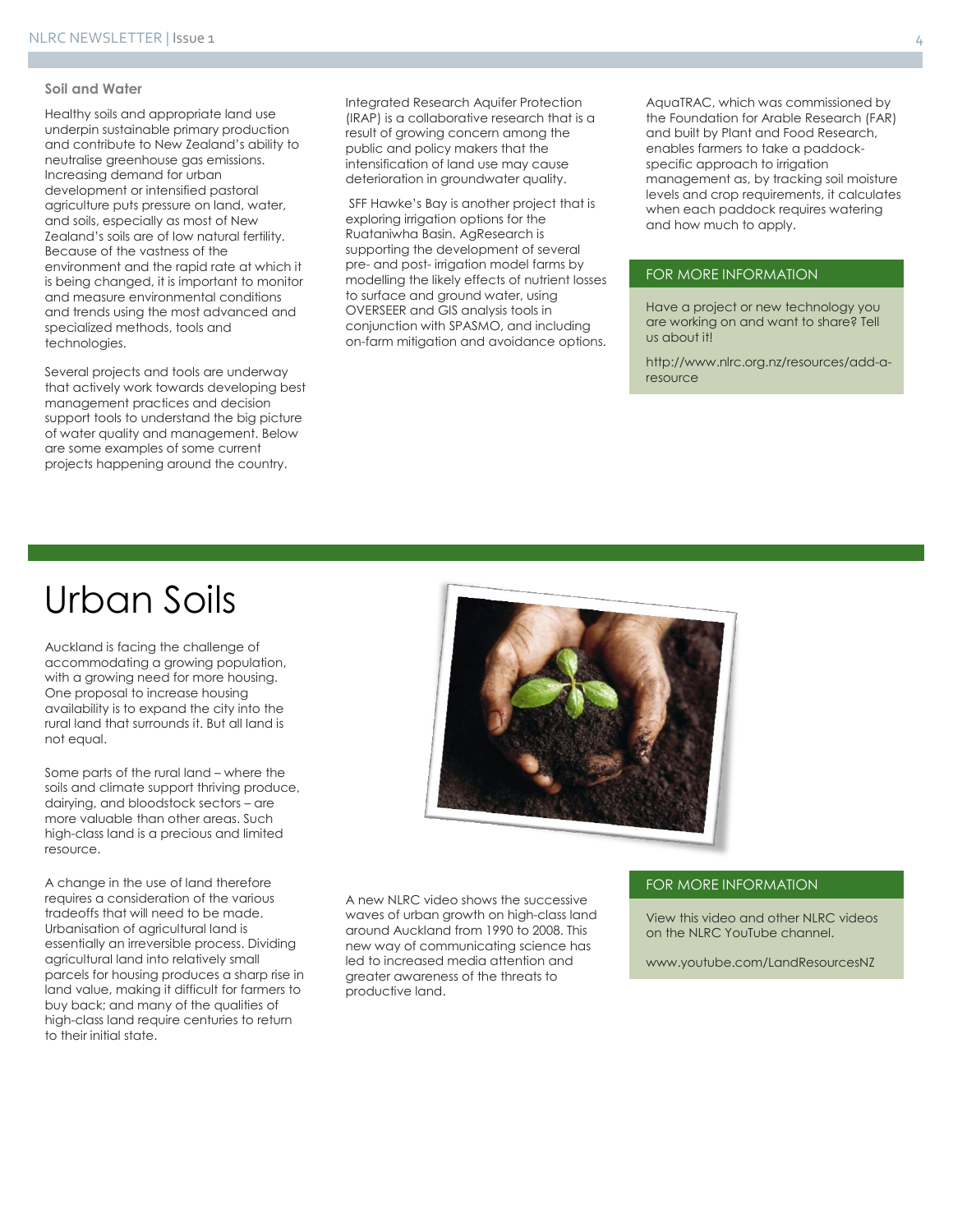### Around Town

#### **Soil Information Workshop**

On 16 and 17 August the NLRC hosted a trans-Tasman soil information workshop at the Landcare Research office in Wellington. The workshop followed a 1-day joint soil and geology information modeling workshop at GNS Science Lower Hutt.

These workshops are typical of a growing community of scientists who have been collaborating to develop standardised ways of storing and sharing data. Sharing land and soil information this way can bring many benefits: increasing the efficiency of data management and exchange by reducing the number of file formats and data structures with which users must deal; allowing the integration of data from disparate data sources; and, by focusing on core land and soil concepts rather than one-off user interfaces, increasing the likelihood that the data may be reused for multiple, unforeseen, purposes.

The 1-day workshop (attended by Landcare Research staff) covered how the two groups used one another's data and identified much common ground. They considered shared technology and integration options in their information models (not just physical phenomena, but also observation and sampling activities, and the use of technical vocabularies). It is clear that the emerging soil information community can learn a lot from the geology community's successes (and mistakes), while the soil community can teach the geologists much about describing quantitative data and the related uncertainty.

#### **FLRC Annual Workshop**

The NLRC attended the 26th Annual Fertilizer and Lime Research Centre Workshop in Palmerston North in February this year. Workshop discussions explored the accurate and efficient use of nutrients on farms.

At the workshop the NLRC proposed a new approach to information dissemination through greater collaboration and partnership between scientists, industry, and government. Agendas and priorities for land resource management are developing quickly and there is an increasing need to work together

to ensure the right research is done by the right teams and made available to users in the right way.

#### **SLUA Assembly**

What kind of science can help NZ manage its soil and land resources better in the future? How can experts in the management of these resources set a new research agenda that will help NZ address the challenges that lie ahead – from sustaining production now to feeding future generations around the globe? What do we have to offer in the national science challenges?

These were some of the questions a group of leading soil and land-use researchers discussed at Lincoln on 24 August as part of the Soil and Land Use Alliance (SLUA). Landcare Research, AgResearch, Scion, and Plant & Food Research have formed the Alliance to ensure a more collaborative approach across core and contestable funding opportunities. These four organisations recognise that the best outcomes for New Zealand will result from coordinated investments, research activities, and capability development across the range of landscapes, sectors and land uses we represent.

#### **A Path Forward for the NZLRI and LUC**

As part of a review into the status and future development of New Zealand Land Resource Inventory (NZLRI) and the Land Use Capability (LUC) classification system, Landcare Research organised a 1-day workshop in Christchurch on 9 October 2012. The goal was to determine a path forward for the NZLRI/LUC so that it remains fit for purpose and can meet the needs of users and stakeholders now and into the future.

Land management and planning staff from 12 of the 16 regional councils were represented, as well as a number of private consultants, recently retired 'experts', Landcare Research, AgResearch, and GNS staff well versed in the Land Use Capability methodology.

#### AROUND TOWN



#### NLRC workshop

On 16 and 17 August the National Land Resource Centre hosted a trans-Tasman soil information workshop at the Landcare Research office in Wellington.



#### NLRC on TVNZ One

Rural Delivery, TVNZ One, presents Dr Alison Collins discussing the recent initiatives of the NLRC.



#### NLRC website

The NLRC is a gateway to authoritative science data and information from a variety of sources and providers.